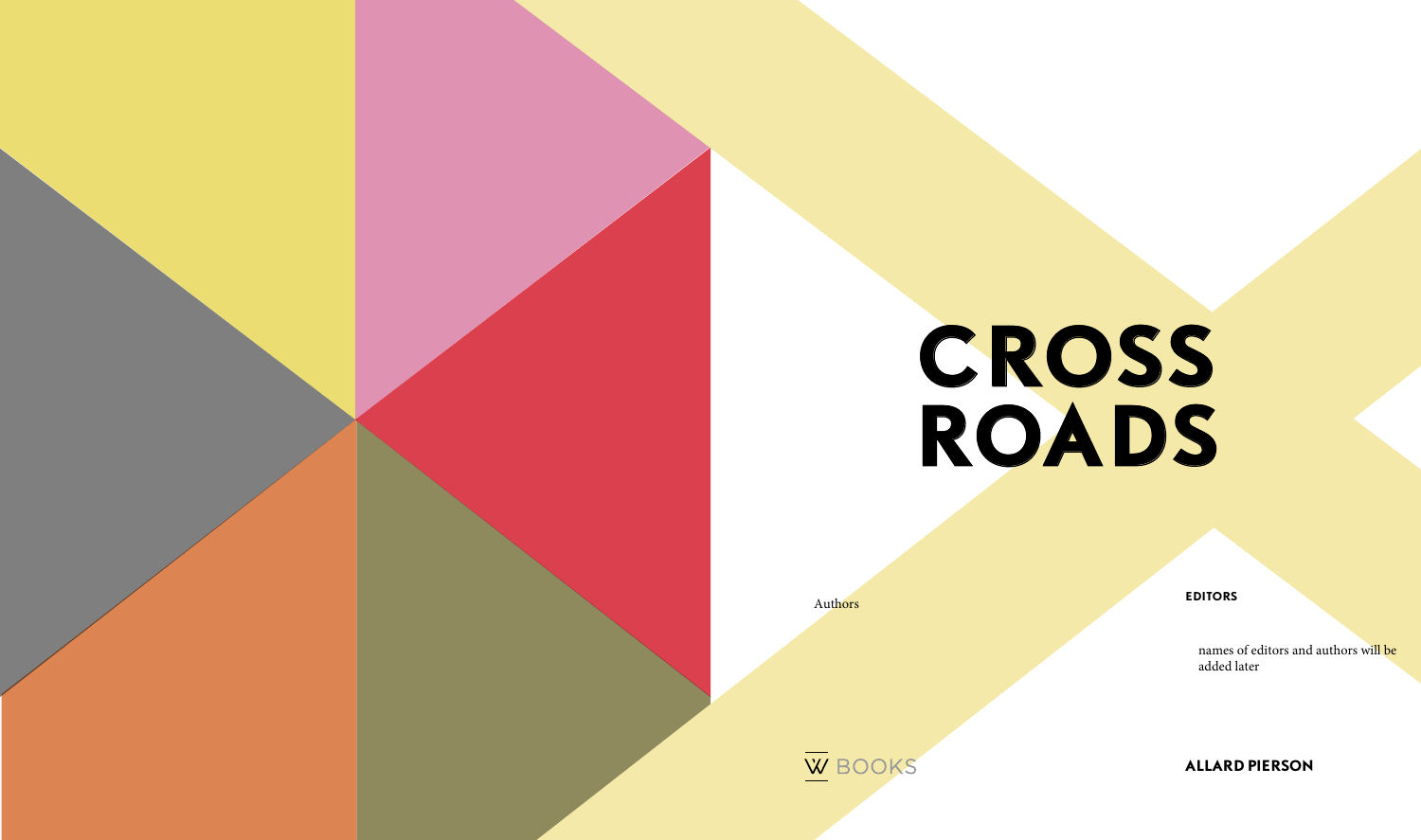# **CONTENTS**

#### **DIVERSITY**

I.1 From Constantine to Charlemagne: Rome and its Successors 300-800

**Traveller** Abul-Abbas the elephant

I.2 The Longobards

I.3 The Byzantine Empire: the eastern Roman perspective, 400-800 century

#### **Traveller** Theofanu

I. 4 The Sassanid Empire and the Rise of Islam, 400-800 AD

I.5 Andalusia, Al Andalus (700-1000 AD)

**Traveller** Ibn Shaprut

I.6 Late Antique Egypt (300-1000 AD)

**Traveller** Egeria the Pilgrim

I. 7 The Irish

I. 8 The Kievan Rus

**Traveller** Ibn Fadlan

I. 9 The Merovingians

**Traveller** St Maarten

I. 10 The Slavs

III.1 New light on 'the Dark Ages'. The conception of the Middle Ages through the lens of later times

**III.2 Reconstruction of Early Medieval senses** 

I. 11 The Avar and the Migration period in the Carpatian Basin

#### Introduction

## **I III**

**II**

#### **CONNECTIVITY**

II.1 Heritage of Rome and the rise of the Byzantine Empire

**Traveller** Helen

II.2 The Mediterranean Sea

II.3 The three monotheistic religions: Jews, Christian, Muslims. From Late Antiquity to the Early Middle Ages

**Traveller** Sigeric

II.4 Warfare

**Traveller** Olympiodorus van Thebe

II.5 Knowledge

**Traveller** Ohthere

II.6 Identity

#### **EARLY MEDIEVAL EUROPE TODAY**

Further reading, authors' cv, credits, etc.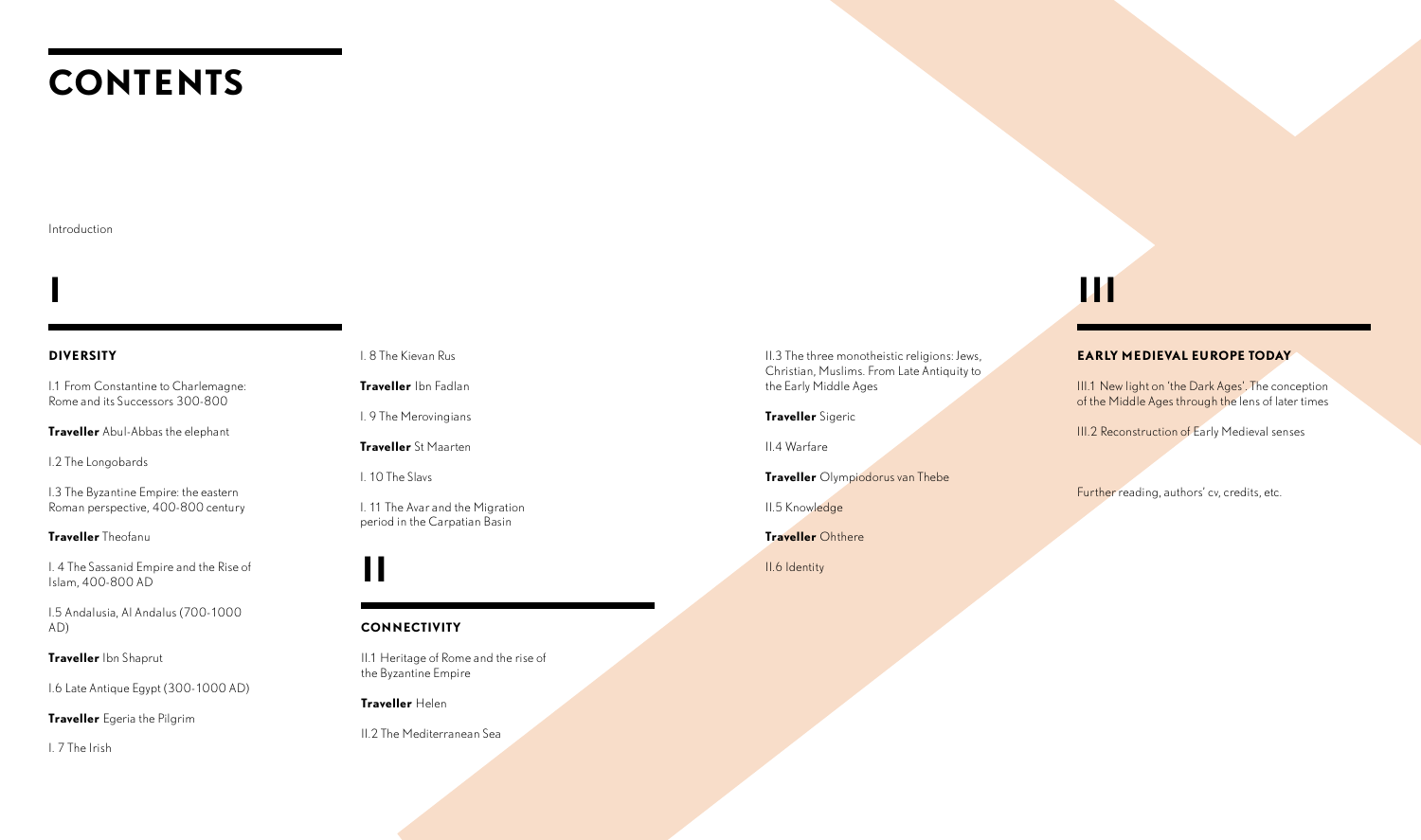

### **I.8 BETWEEN NORTH ATLANTIC AND BLACK SEA: THE VIKING AGE AND KIEVAN RUS**

Matthias Toplak

The Viking Age is the period from the eighth to the eleventh century AD in northern Europe, the era of Scandinavian expansion. Warlike Norsemen spread over the European world, plundering monasteries, cities and market towns and establishing a trade network that spanned almost the entire world then known in Europe. One of the first recorded and most influential early contacts between Christendom and the Nordic marauders was the raid on the monastery of Lindisfarne off the Northumbrian coast (England) on 8 June 793. This inci-

sive event marks the beginning of the Viking Age and explains its name: *viking* in Old Norse means 'raid'. These eponymous looting expeditions, however, were just one aspect of the Viking Age. Relatively few men took part in each of the often lucrative but equally perilous adventures during the summer months in order to gain renown and riches with an opportunistic combination of trade, exacting tribute, and plundering. Therefore calling the Danes, Norwegians, Swedes and Icelanders of the late first millennium 'Vikings' really is an unjust generalisation. Most of these men were peasants, fishermen, merchants or craftsmen; not the cruel, wild and uncultured warriors and pirates they are often thought to have been. For want of a better word, 'Viking' nevertheless is the common name for Scandinavian culture and society from the eighth to the eleventh century.

Many everyday objects from the Viking Age testify to a highly developed sense of art. Even the simplest utensils, such as pottery or wooden tableware, often were elaborately decorated with winding patterns that had developed from a mix of Germanic animal motifs and influences from different artistic traditions: Celtic, Anglo-Saxon, and even Mediterranean.

Viking-Age art can be arranged in a loose chronological sequence of six style phases; what they all have in common is the winding decorations based on stylised vine and animal motifs that occur in metalwork, woodcarving, embroidery, and stonework. Contemporary runestones—memorial stones, often exquisitely decorated, with inscriptions in runic script—as well as the complicated skaldic poetry handed down in the Old Norse sagas of the High Middle Ages testify to the store the Vikings set by poetry and elaborate wordplay. This appreciation of art and sophisticated design is also visible in Viking-Age craft. Viking craftsmen used highly developed metallurgic techniques seen especially in gold jewellery and ship construction. From the rowing boats of the north-European Iron Age, which were already clinker-built (i.e. with overlapping boards), Viking shipbuilders created the square-rigged longship, which despite its shallow draft and open construction made it possible to cross the North Atlantic.

#### THE WORLD OF THE VIKINGS

The development of the fast, easily manoeuvrable yet seaworthy longships, combined with the Scandinavians' impressive nautical skills, allowed a unique expansion of

In the early 20th century an exceptional discovery was made in a grave mound at the Oslo Fjord (Norway): the Oseberg Ship. In it two high-ranking women had been buried in the first half of the 9th century; their opulent grave goods included wooden furniture with exquisitely carved decorations. The longship, 22 m long and clinkerbuilt from oak, has fine carvings on bow and stern. Judging from its slim shape and unusually shallow draft it probably was not seaworthy, but was used as a luxury yacht for trips near the coast.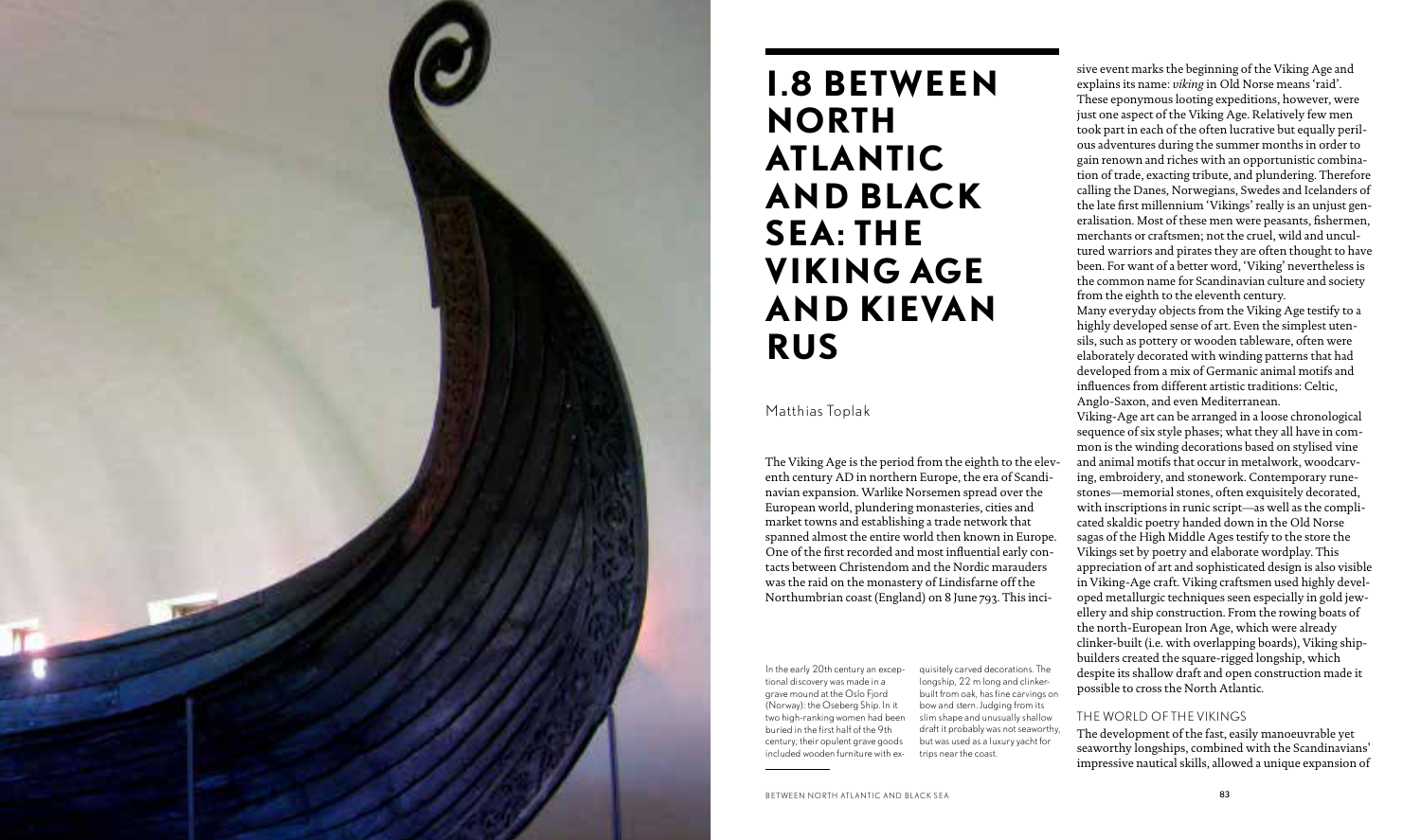their range of action. It reached from the east coast of modern North America over the North Atlantic islands and Scandinavia to the Eurasian steppe and the Caspian Sea. The seasonal raids by small bands on the coasts of Anglo-Saxon England and the Frankish kingdom gradually turned into large-scale undertakings in which local chiefs, often Danes, joined forces. From the mid-ninth century, a group of several thousand warriors ('a big heathen army', according to the *Anglo-Saxon Chronicle*) ransacked and conquered large parts of England; numerous Scandinavian families settled in this area called Danelag, 'where Danish law rules'. Many geographical names in north-east England still point to these Scandinavian immigrants.

pillage the cities along Rhine, Meuse and Seine. The constant Viking threat prompted Charles the Simple (r. 898– 923) to grant the county of Rouen to the Viking leader Rollo (846–931/932) in 911; in return, Rollo was to protect the coastal region, known from then on as Normandy, from further raids. At the end of the tenth century, during the reign of the Danish king Svein Forkbeard (r. 986–1014), raids on England were resumed and led to its conquest in 1013. Sveyn was succeeded by his son Canute the Great (r. 1016–1035), whose kingdom is known as the North Sea Empire and constituted the largest territory of the Viking Age, comprising Denmark, parts of south Sweden, Norway, and England. Ireland and Scotland had likewise been subjected to plundering by the Vikings from the end of the eighth century onward and were later colonised, as were the Orkneys. In Ireland several territories were established, among them the Kingdom of Dublin, which centred on the trade centre founded by the Vikings and was a force to be reckoned with in the tenth century. Starting from Norway and the Norse settlements in Ireland, the Vikings opened up the North Atlantic in the ninth century as they took land on the Faroe and Shetland Islands and discovered and colonised Iceland. While in most of the new Viking territories monarchies were established, Iceland developed a form of parliamentary democracy, with the *alþing* in Þingvellir as the legislative and judicial assembly of all free men. Around AD 1000 it decided to convert to Christianity. For several centuries Icelandic settlements existed on Greenland as well; again around the turn of the millennium, they were the starting point for Leif Eriksson's (c.970–1020) discovery of what is now North America. Leif's father, Erik the Red (c.950–c.1003), had discovered Greenland two decades earlier and initiated settlement there. An attempt to settle in present-day Newfoundland failed in an early stage. Although the Greenland settlers incidentally sailed to the east coast of North America for resources such as timber, their discovery of what they called Vínland ('land of wine', sometimes interpreted as Vinland, 'land of pasture') was just a brief episode without consequences in the history of Viking expansion in the North Atlantic. BETWEEN HAMMER AND CROSS: THE CHRISTIANISATION OF SCANDINAVIA As their contacts with medieval Christian Europe intensified, the Vikings' society changed as well; theirs was an age of transformation. At the end of the tenth century, supraregional kingdoms grew from the rural tribal communities of local kings: the origins of the modern states of Denmark, Sweden and Norway. Their kings were increasingly orientated to their powerful neighbours in the south, the Franks and later the Holy Roman Empire. By the end of the Viking Age in the second half of the eleventh century they had been completely integrated into the political system of Christian Europe. Christianity had already found its way north by then. Already in the early Viking Age, lone missionaries such as St Ansgar (801–865), the 'Apostle of the North' who later became the archbishop of Hamburg-Bremen, tried to wrest the pagan Scandinavians from their faith in Odin and Thor and bring them into the fold of the Church. But it was only in the second half of the tenth century that the Danish king Harald Bluetooth (r. c.958–986) introduced Christianity into his realm and stated on the famous runestone of Jelling (Denmark, c.965) that he 'had turned the Danes into Christians'. Harald probably had The big runestone of Jelling (Denmark) was erected by King Harald Bluetooth, probably c. AD 965. The inscription states that Harald Christianised Denmark. The stone, which has a large figure of Christ on one of its faces, is also called 'Denmark's baptismal certificate'.



By the end of the ninth century the Anglo-Saxon king Alfred the Great (r. 871–899) succeeded in driving back the Viking army. Most of the Danish warriors crossed the Channel to raid the coasts of northern France and Flanders. Entire fleets used the domestic weakness of the Frankish kingdom to sail inland over the great rivers and



The Vikings' range of action extended from the islands in the North Atlantic to the east-European plains and the Caspian Sea.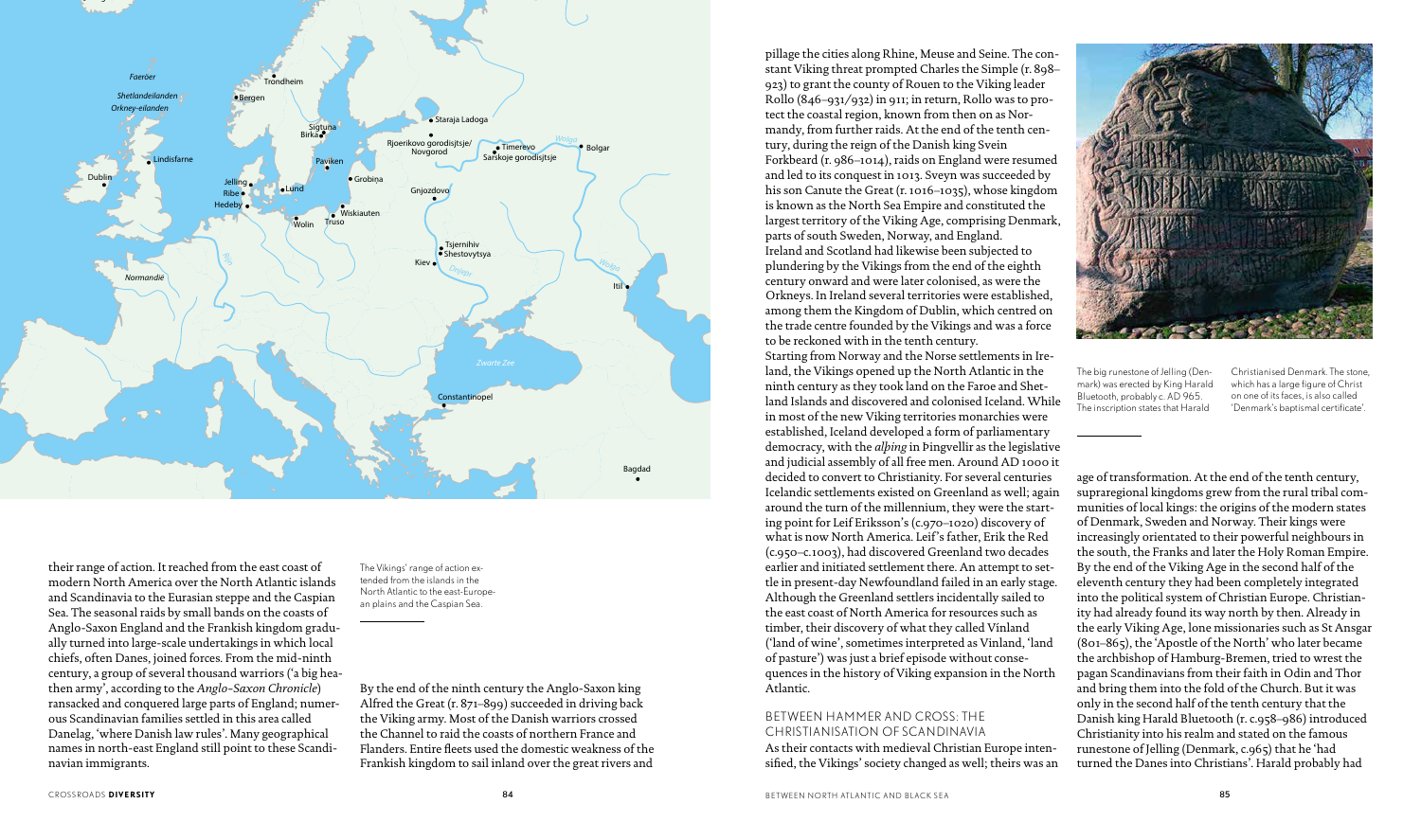himself baptised out of political calculation rather than deep conviction, but his baptism heralded the beginning of Scandinavia's Christianisation nonetheless. The new faith did not have much impact on most people's daily lives, but as churches and monasteries were founded, literacy and historiography arrived in their wake. Archaeological finds prove that before the Viking Age there already existed regular and intensive trade contacts between Scandinavia and central Europe. With the Vikings' expansion, however, widely ramified trade networks were established that reached even the Arab world. The big, early-urban trading centres that developed—e.g. Hedeby near Schleswig (Germany), Ribe (Denmark), and Birka in Lake Mälaren (Sweden)—served as transfer locations for goods and merchants, but also for religious and cultural ideas and created the basis for Scandinavia's urbanisation with cities such as Lund, Sigtuna (Sweden), Bergen or Nidaros/Trondheim (Norway). Trading on the big markets of Constantinople (Turkey) and Baghdad (Iraq) was particularly lucrative for the Norsemen, who would exchange skins, fur and slaves for luxury commodities such as silk, spices, and

silver coins as a raw material for jewellery. These commercial interests led to an eastward expansion of the Viking world and to the birth of another kingdom of the Viking Age, Kievan Rus.

#### FROM THE VARANGIANS TO THE GREEKS: KIEVAN RUS

From the mid-eighth century AD there is evidence of a Scandinavian presence in what is now north-west Russia. Merchants from Denmark, the Swedish island Gotland and in particular central Sweden, who were called Rus or Varangians, used the market of the native Balto-Finnic peoples of Staraya Ladoga (Russia) as the starting point of a trading network that ran from the dense forests of north-west Russia to the Caspian Sea. Over the Volga the Rus reached the markets of Bolghar and Atil

> Present-day Rurikovo Gorodishche at Lake Ilmen near Novgorod was one of the earliest Viking settle-

ments in the region; it became a political and trading centre in northwest Kievan Rus.

Reconstructed Viking homestead at the Ribe Viking Centre in Denmark.





(Russia) in the territory of the Volga Bulgars and the Khazars (a semi-nomadic Turkic people) respectively, and from the Caspian Sea they travelled by land to Baghdad, the capital of the Arab Abbasid Caliphate. Toward the end of the ninth century the Rus' trade routes shifted from the Volga to the Dnieper, the route to the Black Sea with Kiev (Ukraine), the centre of Rus political power, on its banks. The Rus thus had a direct connection to the markets of Constantinople, allowing them to pass by the middlemen of the Khazar and Volga-Bulgar markets. The long journey from Birka or Staraya Ladoga over the rivers of the east European plains to the Black Sea and the lucrative markets of the Near East was a risky, but potentially high-profit undertaking. In this way fortified trading centres and settlements grew from often Slavic towns along the great rivers in

the course of the late ninth and early tenth centuries, forming the basis of the realm of Rus, with Kiev the seat of power from the end of the ninth century. Rus consisted of separate principalities that were ruled by an elite of mostly Scandinavian origin. They were all subject to the grand princes of Kiev, a dynasty that traced its descent to merchants and warriors from central Sweden. These market towns—the administrative and military centres of the constituting principalities—gave Kievan Rus its Old Norse name Garðaríki, 'realm of the fortified towns'. They were the transfer hubs that also controlled